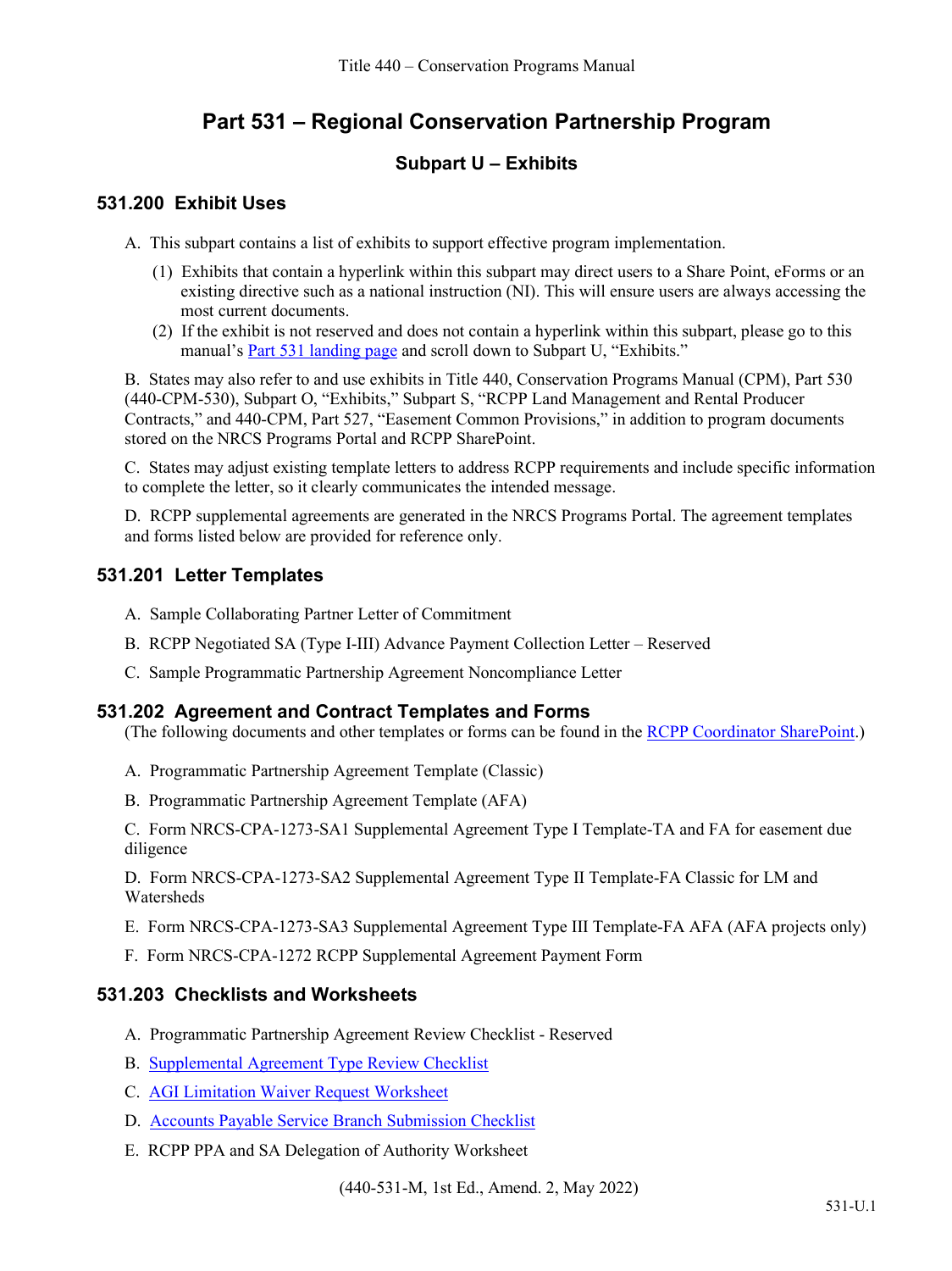### **531.204 Charts, References, and Guides**

- A. Programmatic Partnership Agreement and Supplemental Agreement Negotiation Process Flowchart
- B. [FB18 Chart of Activity Type Features](https://directives.sc.egov.usda.gov/viewerFS.aspx?hid=46809)
- C. Food Security Act of 1985 as amended
- D. RCPP Regulation 7 CFR Part 1464
- E. [RCPP Portal User Guide](https://usdagcc.sharepoint.com/sites/nrcs_programs/SharePoint/RCPP/Coordinator_Resources/User%20Guides/Forms/AllItems.aspx)
- F. [RCPP Classic Proposal Guide for Partners](https://www.nrcs.usda.gov/wps/PA_NRCSConsumption/download?cid=nrcseprd1628416&ext=pdf)
- G. [RCPP Partner Proposal Guide for Alternative Funding Arrangements](https://www.nrcs.usda.gov/wps/PA_NRCSConsumption/download?cid=nrcseprd1751863&ext=pdf)
- H. Awardee Guide for RCPP Classic Projects Reserved
- I. Awardee Guide for RCPP AFA Projects Reserved
- J. [RCPP Expectations of Partners](https://www.nrcs.usda.gov/wps/PA_NRCSConsumption/download?cid=nrcseprd1628418&ext=pdf) for Project Outcomes Data and Reporting
- K. Critical Conservation Areas and Resource Concerns
- L. Waiver Requirements and Procedures
- M. RCPP Financial Management for 2018 Farm Bill Projects

#### **531.205 Land Management and Rental-Related Exhibits**

(The following documents can be found in [440-CPM-530, Subpart S.](https://directives.sc.egov.usda.gov/viewerFS.aspx?hid=44506))

- A. RCPP Rental Activity Worksheet
- B. RFRP Payment Scenario Justification Worksheet
- C. RCPP Land Management and Rental Preobligation Checklist

# **531.206 Entity-Held Easement Exhibits**

A. [Form NRCS-CPA-1274, "Entity Application for a Regional Conservation Partnership Program \(RCPP\)](https://formsadmin.sc.egov.usda.gov/eFormsAdmin/browseFormsAction.do?pageAction=displayPDF&formIndex=0) [Entity-Held Easement Program Agreement"](https://formsadmin.sc.egov.usda.gov/eFormsAdmin/browseFormsAction.do?pageAction=displayPDF&formIndex=0)

B. [Form NRCS-CPA-1275, "Parcel Sheet for Entity Application for an RCPP Program Agreement"](https://formsadmin.sc.egov.usda.gov/eFormsAdmin/browseFormsAction.do?pageAction=displayPDF&formIndex=0)

C. [Form NRCS-CPA-1281, "Program Agreement between USDA NRCS and the Eligible Entity for the](https://formsadmin.sc.egov.usda.gov/eFormsAdmin/browseFormsAction.do?pageAction=displayPDF&formIndex=0) [RCPP Entity-Held Easements"](https://formsadmin.sc.egov.usda.gov/eFormsAdmin/browseFormsAction.do?pageAction=displayPDF&formIndex=0)

D. [Form NRCS-CPA-1281-Exhibit 1, "Identification and Signature Page for All RCPP Program Agreement](https://formsadmin.sc.egov.usda.gov/eFormsAdmin/browseFormsAction.do?pageAction=displayPDF&formIndex=1) [Parties: Eligible Entities and NRCS and Possible Easement Co-Holders and Third-Party Right Holders"](https://formsadmin.sc.egov.usda.gov/eFormsAdmin/browseFormsAction.do?pageAction=displayPDF&formIndex=1)

E. Form NRCS-CPA-1281-Exhibit 4, "RCPP Conservation Values"

F. [Form NRCS CPA-1281-Exhibit 5, "Minimum Deed Requirements RCPP Alternative Funding](https://usdagcc.sharepoint.com/sites/nrcs_programs/SharePoint/RCPP/Coordinator_Resources/Templates/Forms/AllItems.aspx?noAuthRedirect=1&id=%2Fsites%2Fnrcs%5Fprograms%2FSharePoint%2FRCPP%2FCoordinator%5FResources%2FTemplates%2FEntity%2DHeld%20Easement%20MDTs%2FMinimum%20Deed%20Requirements%20for%20AFA%20%2D%204%2D2022%2Epdf&parent=%2Fsites%2Fnrcs%5Fprograms%2FSharePoint%2FRCPP%2FCoordinator%5FResources%2FTemplates%2FEntity%2DHeld%20Easement%20MDTs) [Arrangement \(AFA\) Entity-Held Easements"](https://usdagcc.sharepoint.com/sites/nrcs_programs/SharePoint/RCPP/Coordinator_Resources/Templates/Forms/AllItems.aspx?noAuthRedirect=1&id=%2Fsites%2Fnrcs%5Fprograms%2FSharePoint%2FRCPP%2FCoordinator%5FResources%2FTemplates%2FEntity%2DHeld%20Easement%20MDTs%2FMinimum%20Deed%20Requirements%20for%20AFA%20%2D%204%2D2022%2Epdf&parent=%2Fsites%2Fnrcs%5Fprograms%2FSharePoint%2FRCPP%2FCoordinator%5FResources%2FTemplates%2FEntity%2DHeld%20Easement%20MDTs)

G. [Form NRCS-CPA-1276, "RCPP Entity-Held Easement Parcel Cost-Share Contract"](https://formsadmin.sc.egov.usda.gov/eFormsAdmin/browseFormsAction.do?pageAction=displayPDF&formIndex=0)

H. [Form NRCS-CPA-1276-Appendix, "Appendix to Form NRCS-CPA-1276 'RCPP Entity-Held Easement](https://formsadmin.sc.egov.usda.gov/eFormsAdmin/browseFormsAction.do?pageAction=displayPDF&formIndex=1) [Parcel Cost-Share Contract'"](https://formsadmin.sc.egov.usda.gov/eFormsAdmin/browseFormsAction.do?pageAction=displayPDF&formIndex=1)

I. [Form NRCS-CPA-1277, "Schedule of Acquisition for RCPP Entity-Held Easement"](https://formsadmin.sc.egov.usda.gov/eFormsAdmin/browseFormsAction.do?pageAction=displayPDF&formIndex=0)

J. [Form NRCS-CPA-1278, "Modification of the Schedule of Acquisition for RCPP Entity-Held Easement"](https://formsadmin.sc.egov.usda.gov/eFormsAdmin/browseFormsAction.do?pageAction=displayPDF&formIndex=0)

K. Form NRCS-CPA-1279, "Statement to Confirm Matching Funds RCPP Entity-Held Easement" - Reserved